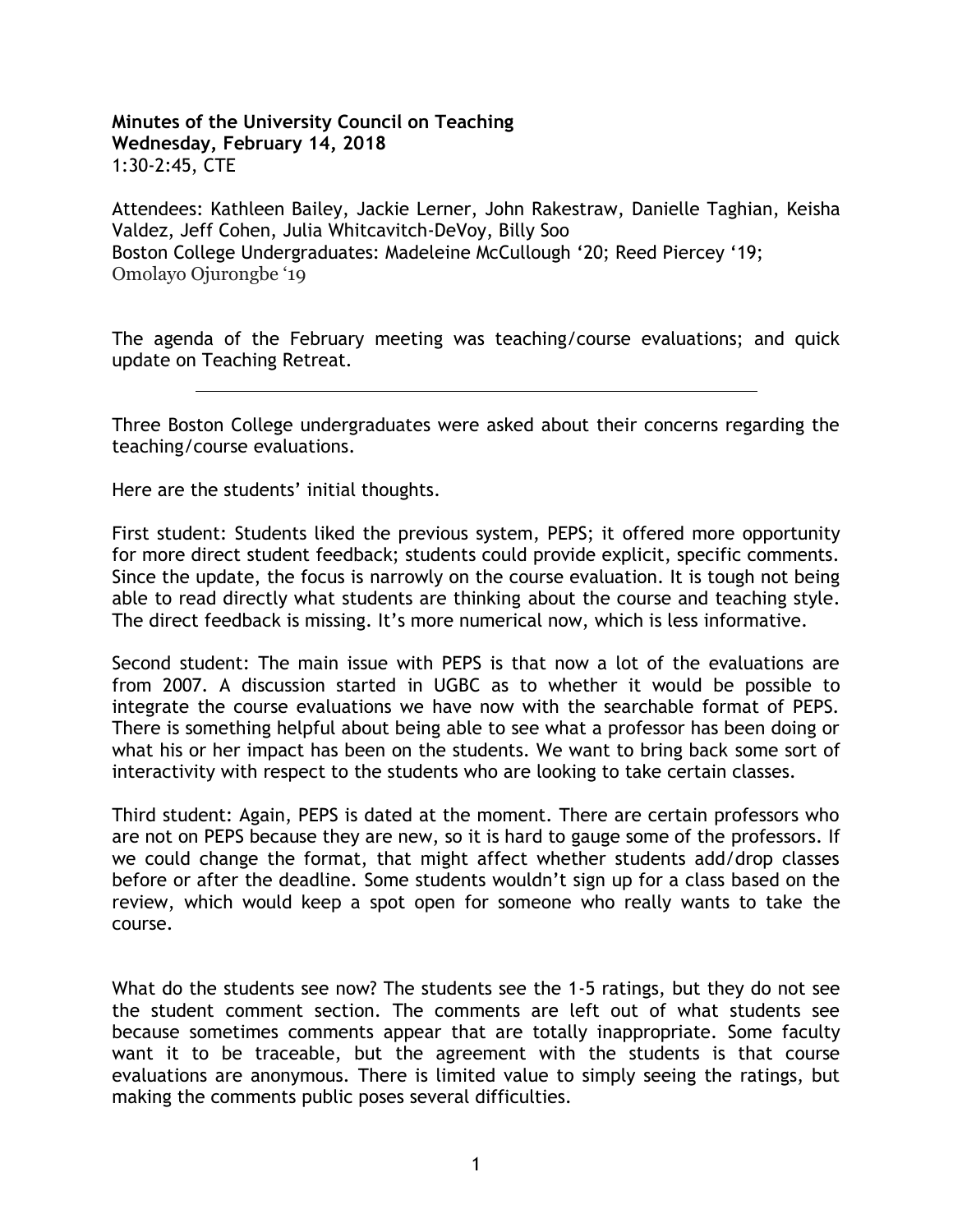One of the reasons that PEPS fizzled is because it had to be monitored, that is, something that was inappropriately posted had to be deleted.

One of the students raised the possibility of changing the rating system so it can be more informative for students trying to decide on courses

The point was raised that having faculty approve student comments before they are posted is going to yield a very different set of comments. There will be faculty who will not include even constructive criticism, so you'll see nothing but positive comments.

Again, the comments tend to be either very, very negative, or very, very positive. And unless the faculty is mandated to do so, they are unlikely to go through all the comments and edit them for publication.

What questions would the students like to see? What kind of questions would give students useful information?

One student raised the issue of different learning styles. Simply rating how good a course is is not necessarily helpful. Some professors use visuals and active participation, which some students find helpful for learning. Some students want a curriculum and a very strict schedule, very guided discussion. The current questionnaire doesn't capture this aspect of how the professor teaches. So perhaps the questions could be tailored more to the teaching style.

That could pose problems insofar as the evaluations are for many different types of courses. Some of the classes are very large, which can't have an open discussion. It would be difficult to have the same evaluation criterion.

What is the point of the teaching evaluations-- to improve or to evaluate teaching? Or is the point to give insights to students about the course? Should we have questions added or geared towards learning as opposed to how good the professor is? Is it more important to ask how well students are learning as opposed to how good a teacher is. A teacher can be very popular but the students are not really learning anything.

The students' concern seems to be one of usefulness--that they are not getting enough information beforehand to determine whether they want to take a specific course.

A related question is the availability of syllabi before registering for a class. The students felt it would be helpful to see what the course entails before signing-up for courses. A student might want to see the extent to which participation is a key part of their grade, or how many exams the course will administer, whether there are field trips off campus, the price of required reading materials—an issue for low income students, and so on.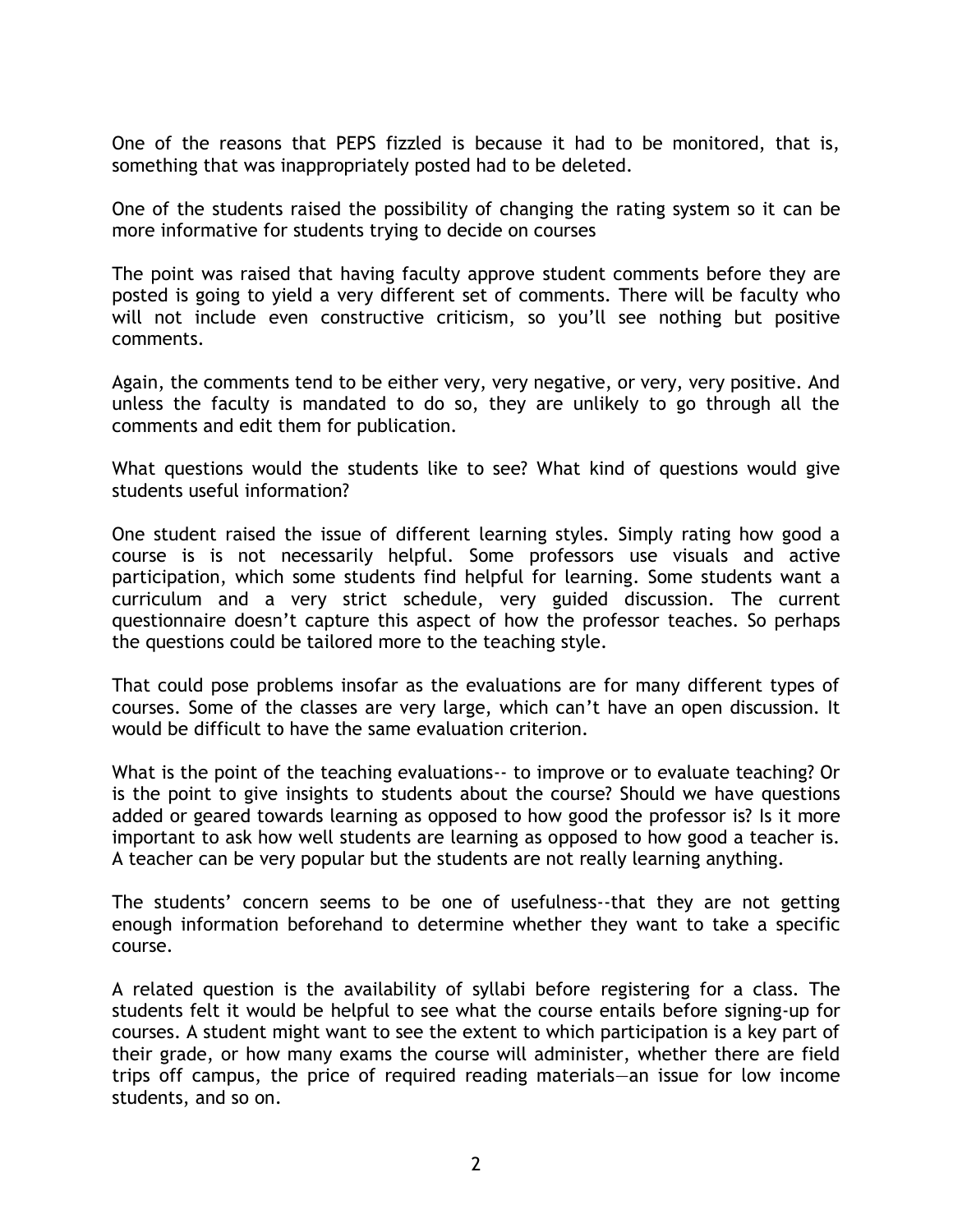There is some confusion as to what extent syllabi are in fact available to the students, and where they are available.

For the students, the base line information should be available to all students before registering. A more centralized system for the syllabi could be very useful. This could help save time and trouble during the add/drop period.

To what extent do students take the evaluations seriously, take their time filling them out, etc.?

The students said it depends on the class. If the student really enjoyed the class, then they are inclined to spend a lot of time filling out the evaluations. Likewise, if the student did not like the class. If the student feels lukewarm about the class, he or she fills out the evaluation very quickly and without much thought.

Some students don't think it is fair that they have to fill out course evaluations in return for early grades.

The suggestion was made that students should come up with questions that would be useful to them; faculty and administration can then consider including them on course evaluations. Students are encouraged to let us know which questions are of no help, and which ones can be worded better. This can be a UGBC led project.

One should keep in mind that evaluations are used for two different purposes: for the sake of instructors to improve their teaching, and for students to help them choose what class they want to take. One is evaluative, the other is descriptive.

The evaluations are also used for tenure and promotion decisions. The UCT will seek out information from department chairs about the utility of course evaluations for these types of decisions.

## **Update on teaching retreat from John Rakestraw:**

There were 21 applications; three of those were from 2-person teams, for a total of 24 faculty. They are from MCAS, Lynch, CSOM, Social Work. The departments represented are Biology, Theology, Music, Philosophy, Sociology, Lynch, Finance, English, Communication, Earth and Environment Science, Political Science. Over 1,000 students will benefit from courses covered in the teaching retreat.

There was quite a range of applications in terms of content. Some are strengthening existing courses; some are new courses about how to explore technologies, and the use of big data. Some applications were for restructuring core courses in English and Philosophy. Several of the applications focused on content development; some requested technology support; others focused on exploring different pedagogical strategies.